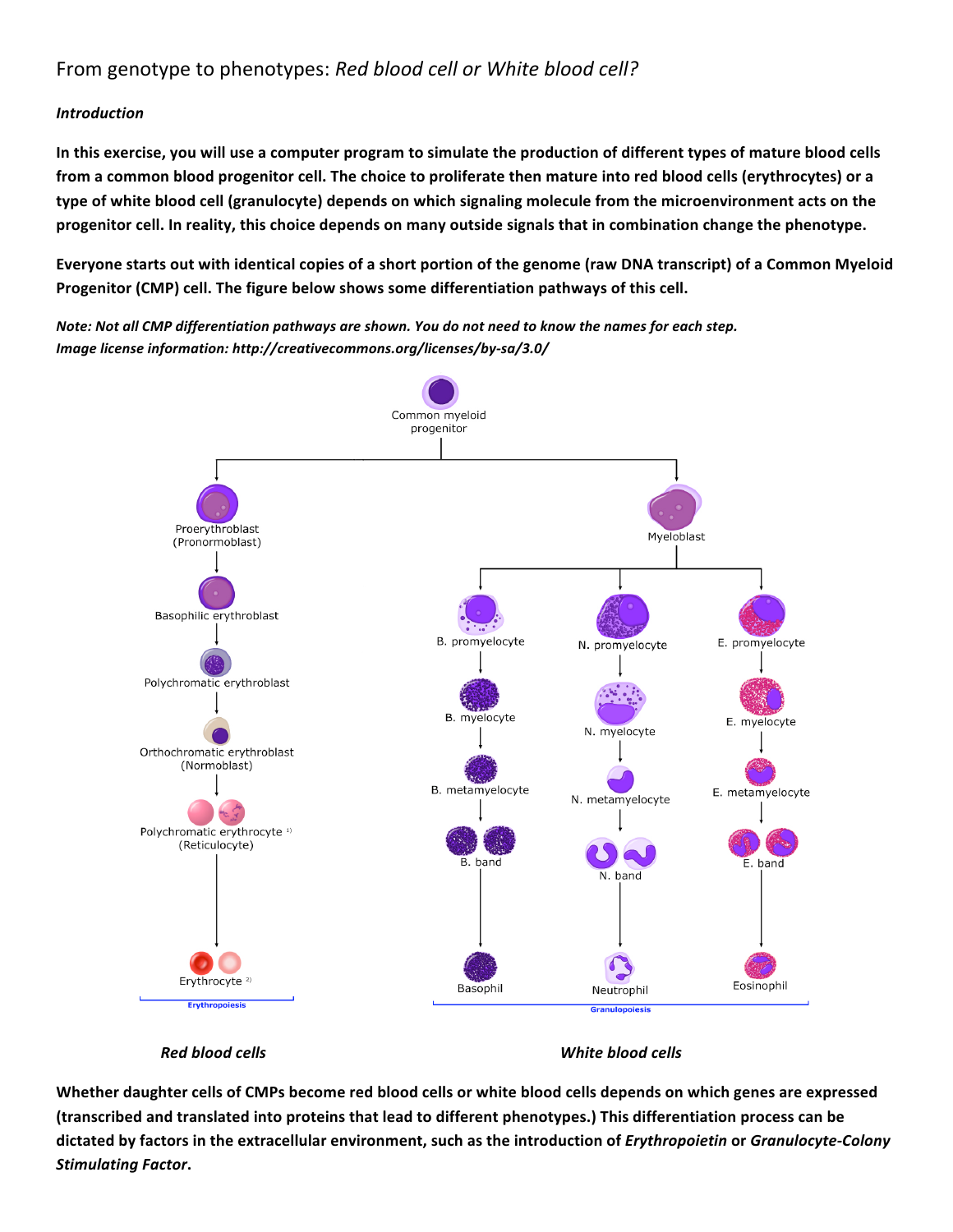# **Key words:**

| Define the following. |
|-----------------------|
|                       |
|                       |
|                       |
|                       |
|                       |

*Fill in the steps with the following terms* (hints are *italicized* below each step):

Translation, pre‐mRNA, protein, DNA, Transcription, splicing



### **Directions**

Step 1: Open Another Plasmid Editor (ApE). You will be following the same steps as above.

 *intermediate*

Step 2: Copy and paste the **RAW DNA TRANSCRIPT** sequence on the next page into the ApE window.

Step 3: Based on whether you get Erythropoietin (Epo) OR Granulocyte‐Colony Stimulating Factor (G‐CSF), proceed from genotype to phenotype according to your corresponding set of directions on the next pages.

Circle the signaling molecule you got: **Epo G‐CSF**

Step 4: Write down the mRNA sequence of your gene (after splicing).

Step 5: Write your resulting protein's **amino acid sequence** 

\_\_\_\_\_\_\_\_\_\_\_\_\_\_\_\_\_\_\_\_\_\_\_\_\_\_\_\_\_\_\_\_\_\_\_\_\_\_\_\_\_\_\_\_\_\_\_\_\_\_\_\_\_\_\_\_\_\_\_\_\_\_\_\_\_\_\_\_\_\_\_\_\_\_\_

and **molecular weight** \_\_\_\_\_\_\_\_\_\_\_\_\_\_\_\_\_\_\_ in KiloDaltons.

What do M and \* stand for? (Hint: Why does the amino acid sequence begin with M and end with \*?)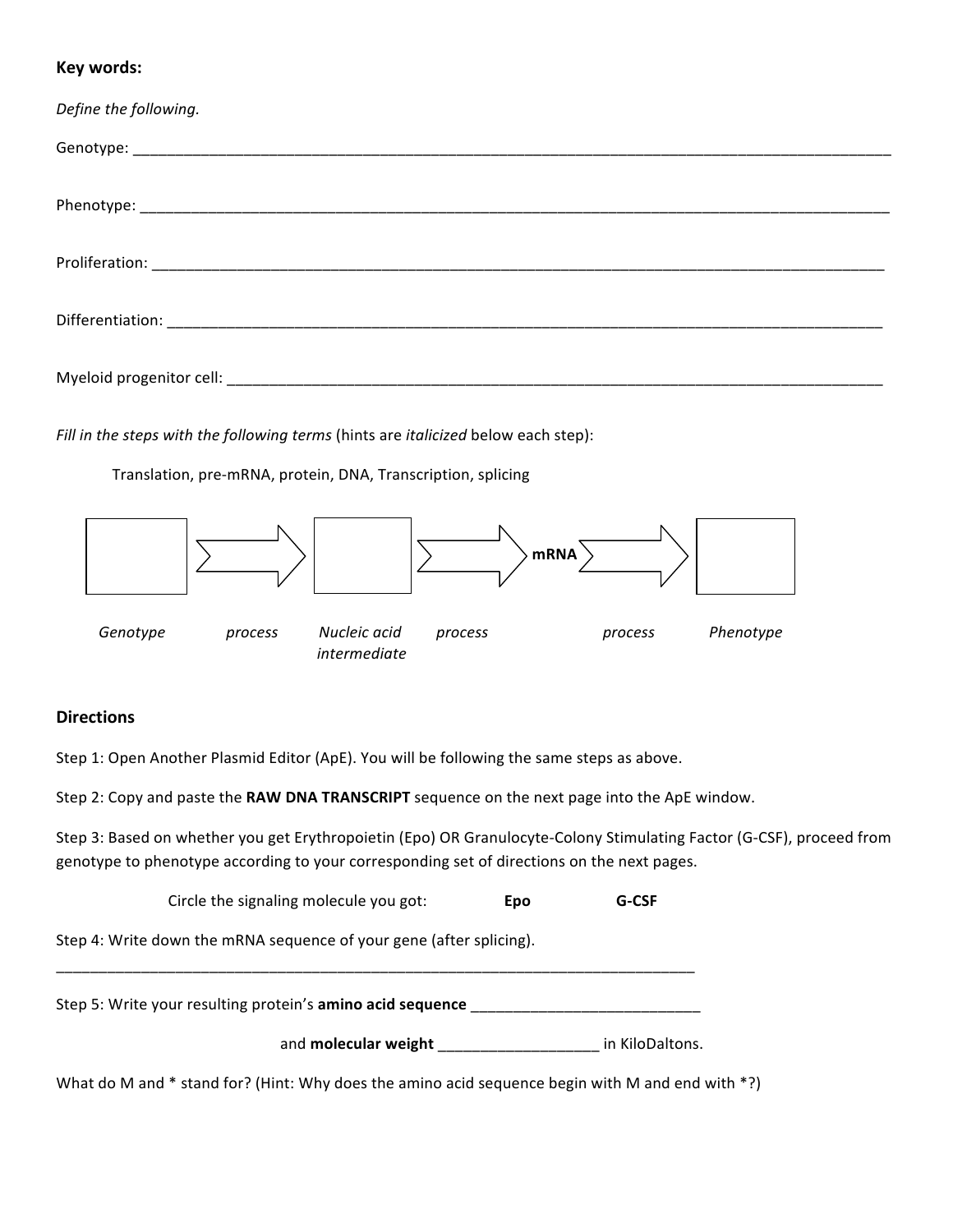Everyone copy this **RAW DNA TRANSCRIPT** and paste it into ApE:

AAGTTATACGCACTGCGCGTTTGTTTAGAAACTGGTGAGTCAGAGGCTAAATCCCACTCCAAATTCGGGCTCAATGCACAGTAACCTG TGCATCGGGCCTTACCATCGACGGACGGACGTTGACTCTACGACTGGCACATTTTCAGACTACACGTCCTCGAGAGGGCATCATCATC AGACGACTATGGGACAGTTTTTTGTAGCAATTACGACAACGATCCCCATACAAGATGCCATTGTCCCCCGGCCTCCTGCTGCTGCTGC TCTCCGGGGCCACGGCCACCGCTGCCCTGCCCCTGGAGGGTGGCCCCACCGGCCGAGACAGCGAGCATATGCAGGAAGCGGCAGG AATAAGGAAAAGCAGCCTCCTGACTTTCCTCGCTTGGTGGTTTGAGTGGACCTCCCAGGCCAGTGCCGGGCCCCTCATAGGAGAGGA AGCTCGGGAGGTGGCCAGGCGGCAGGAAGGCGCACCCCCCCAGCAATCCGCGCGCCGGGACAGAATGCCCTGCAGGAACTTCTTCT GGAAGACCTTCTCCTCCTGCAAATAAAACCTCACCCATGAATGCTCACGCAAGTTTAATTACAGACCTGAATATCGCACGTGATCTGTA ACAGCCACTATATTAGGTTGTAATATGTAATCCTTGTAAATTAAAAAAAGTTAACCATATGTTATCTACTCAAAAAAGTTTATCGAATA GTACATTAACATTAGCGAGTAAATCTCTGAGTACACAAAAAACGTACTTGAGCTTTCTATTACCTGGTACTTTTTAAGTGACTTAGATA AATCAAAACCGTTTATACATACACTCGGGGACTTCACATTAACTAAATAGGCCGATACCAGGTACTTTGAATTAATCCATATATTATTA TTAAGTGAACTGGAATAAAATAGTACTTATAAATAACGCACGAAAAAGTGTAAATAAACGAATCTTTATTCGGGGGTGGTGGTGGTG GACCACAAGTTGTTTGTAGAATCAAATCAGTCGGTCTCAATGGGACAGATCTGAGTTGGGACACAAGTGTGATTGGGAAATCTCTAT GGTTGACTACGGATCCACATTTCAGGTCTGTAATTAAACTTGCGTGAGCATTCATGGGTGAGGTTTTATTTGCAGGAGGAGAAGGTC TTCCAGAAGAAGTTCCTGCAGGGCATTCTGTCCCGGCGCGCGGATTGCTGGGGGGGTGCGCCTTCCTGCCGCCTGGCCACCTCCCGA GCTTCCTCTCCTATGAGGGGCCCGGCACTGGCCTGGGAGGTCCACTCAAACCACCAAGCGAGGAAAGTCAGGAGGCTGCTTTTCCTT ATTCCTGCCGCTTCCTGCATATGCTCGCTGTCTCGGCCGGTGGGGCCACCCTCCAGGGGCAGGGCAGCGGTGGCCGTGGCCCCGGA GAGCAGCAGCAGCAGGAGGCCGGGGGACAATGGCATCTTGTCCCTAAATCGCCCCCCACCAAGTAGCACACTCGACGAGCGCCGTT TGCATTCACCTAGTGAGTCGCTTTCCAGACACTAAGATGCTAAACAACAGACTCGTTTTCTTTTCAACAGCTACC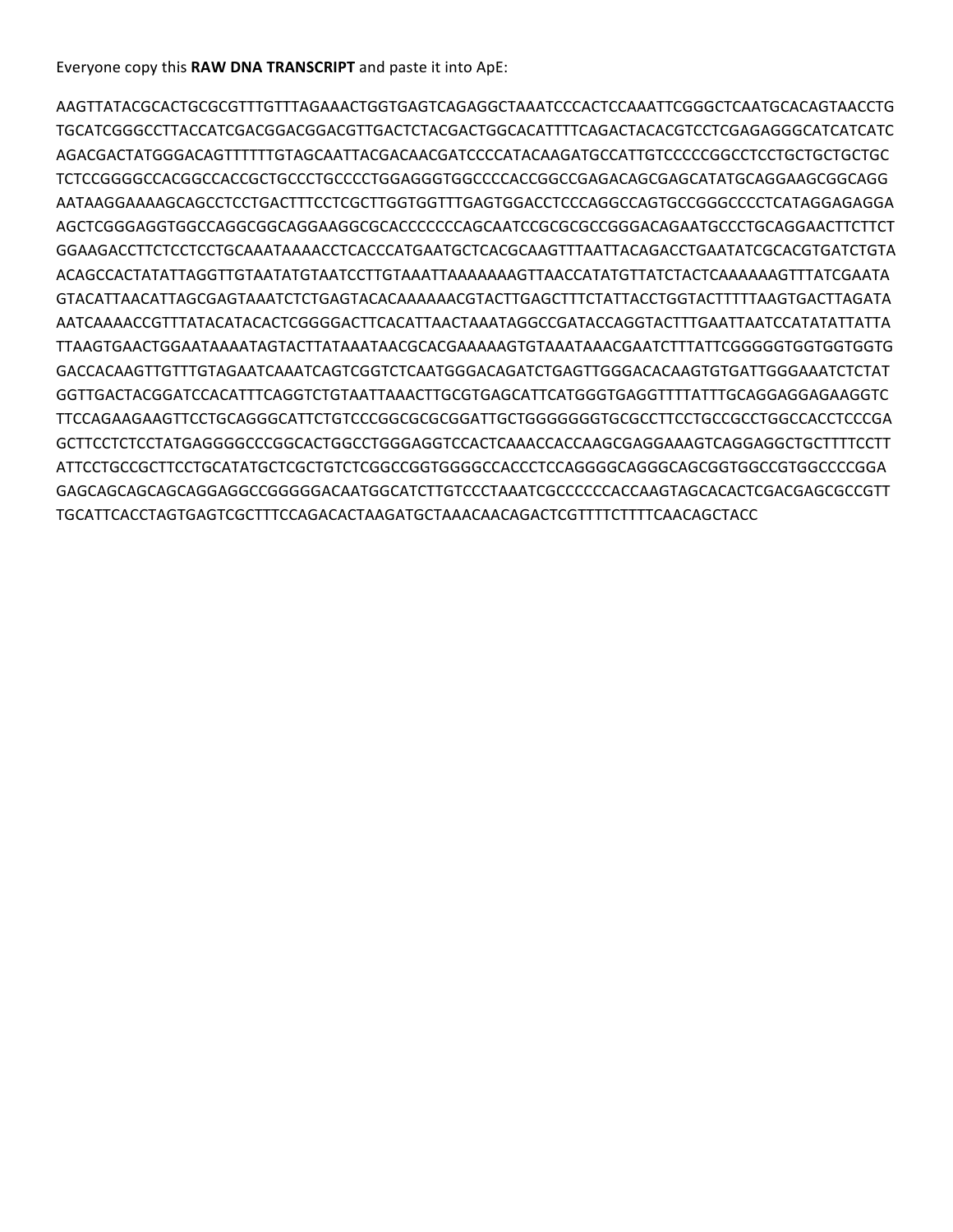#### **If you receive Granculocyte‐Colony Stimulating Factor** (G‐CSF):

Signaling cascade alpha, initiated by binding of G‐CSF to its plasma membrane receptor, leads to activation of gene 1.

- Find **promoter region 1** by selecting **Edit**  $\rightarrow$  **Find**, then copy and paste this sequence and click **Find Next**. TTCAGGTCTGTAATTAAACTTGCGTGAGCATTCATGGGTGAGGTTTTATTTGCAGGAGGAGAAGGTCTTCCAGAAGAAGTT CCTGCAGGGCATTCTGTCCCGGCGCGCGGATTGCTGGGGGGGTGCGCCTTCCTGCCGCCTGGCCACCTCCCGAGCTTCCTCT CCTATGAGGGGCCCGGCACTGGCCTGGGAGGTCCACTCAAACCACCAAGCGAGGAAAGTCAGGAGGCTGCTTTTCCTTATT CCTGCCGCTTCCTGCATATGCTCGCTGTCTCGGCCGGTGGGGCCACCCTCCAGGGGCAGGGCAGCGGTGGCCGTGGCCCCG GAGAGCAGCAGCAGCAGGAGGCCGGGGGACAATGGCATCTTGT
- Highlight this entire promoter region by clicking **Highlight All**, then Close. (If you make a mistake in highlighting, go to Edit  $\rightarrow$  Clear Find Highlighting.)

Since we cannot "transcribe" a particular gene using ApE, we will have to do it by hand.

• With the promoter region highlighted, click anywhere in the sequence. Then click on **Edit → Reverse‐ Complement**. After doing this, delete the promoter region and all nucleotides that come before it, since these would not appear in the pre‐mRNA transcript.

At the very beginning of your sequence, which was directly "downstream" of promoter region 1, is the **start sequence** (ATG) of gene 1. The **stop sequence** (in this case, TAA) marks the end of the gene.

• Find the stop sequence (make sure that it is **in frame**—that is, it can be read as "TAA" during translation, which involves reading the nucleotides in groups of three) by clicking on the **very beginning** of the sequence, selecting **Edit → Find**, and typing "**TAA**". Once you've found the first *in frame* TAA, delete everything that comes after it, since none of this would appear in the pre-mRNA transcript either.

Using this sequence (from start codon to stop codon) as a DNA template, transcriptional machinery (proteins and enzymes) converts gene 1 into **pre‐messenger RNA, which includes introns and exons**.\*

• Now we must "splice" out the **introns** within gene 1 by finding (same way as above) and deleting the following DNA sequences.

Intron 1. ATCCGTAGTCAACCATAGAGATTTCCCAATCA

Intron 2. TTGTGTCCCAACTCAGATCTGTCCC

Intron 3. GAGACCGACTGATTTGATTCT

Intron 4. AACAACTTGTGGTCCACCACCACCACCCCC

You now have a processed **mRNA** transcript ready for translation. Record the mRNA sequence.

To simulate translation, highlight the mRNA transcript from start codon through stop codon. Then press CTRL + T to translate (or go to ORFs  $\rightarrow$  Translate...) then click OK.

Record the amino acid sequence and molecular weight of your new protein!

\* For convenience, we have been working with the **reverse complement of the gene's DNA** sequence, and not the pre‐mRNA sequence. This is a shortcut, since the pre-mRNA sequence nearly identical to the one we have been using, but with uracil bases (U's) instead of thymine bases (T's). Also, keep in mind that, in reality, splicing converts pre‐mRNA to mRNA, so it does not change the gene itself—just the pre‐mRNA transcript.